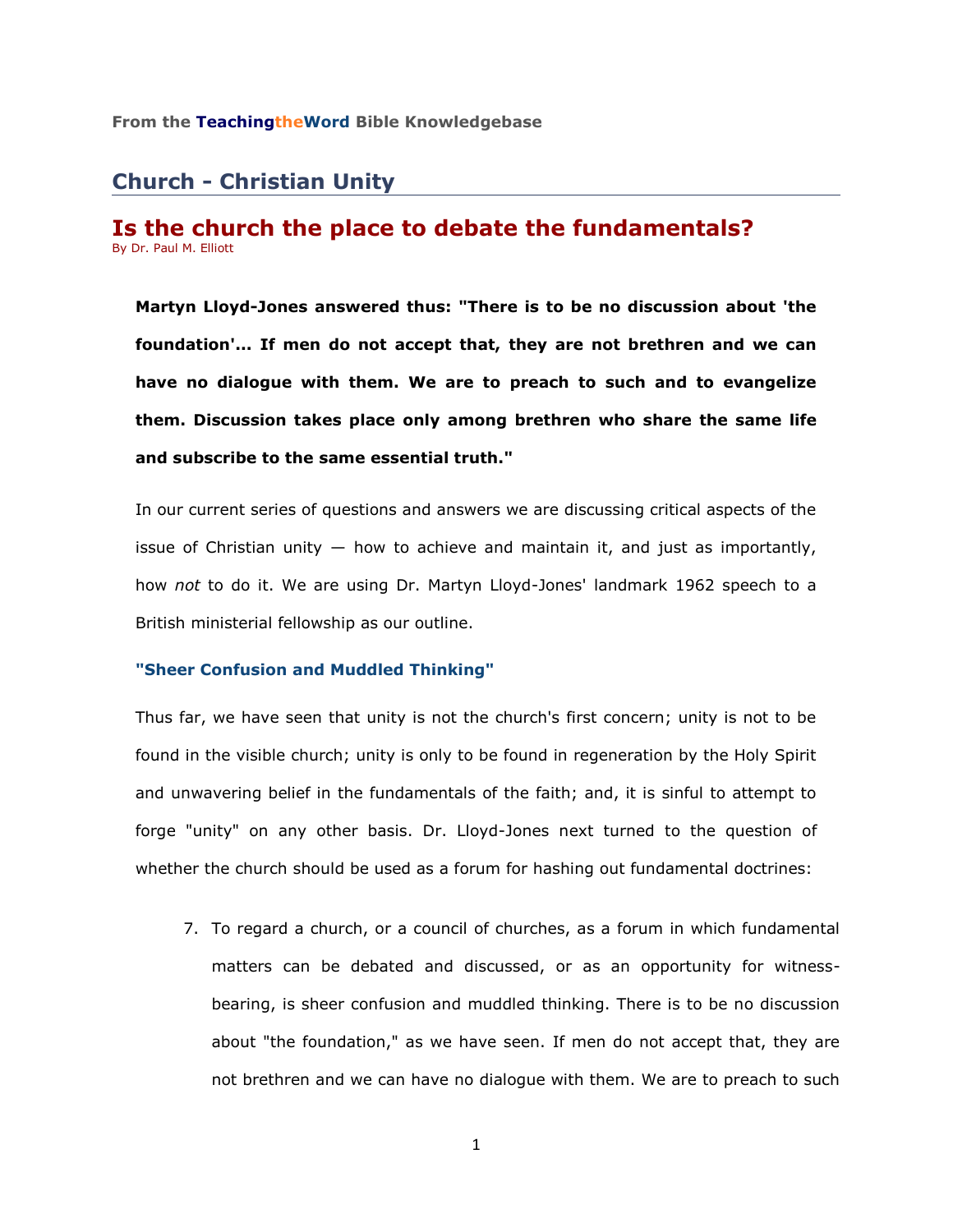and to evangelize them. Discussion takes place only among brethren who share the same life and subscribe to the same essential truth. It is right and good that brethren should discuss together matters which are not essential to salvation and about which there is, and always has been, and probably always will be, legitimate difference of opinion. We can do no better at that point than quote the old adage, "In things essential unity, in things indifferent liberty, in all things charity."

Before there can be any real discussion and dialogue and exchange there must be agreement concerning primary and fundamental matters. Without the acceptance of certain axioms and propositions in geometry, for example, it is idle to attempt to solve any problem. If certain people refuse to accept the axioms, and are constantly querying and disputing them, clearly there is no point of contact between them and those who do accept them. It is precisely the same in the realm of the church. Those who question and query, let alone deny, the great cardinal truths that have been accepted throughout the centuries do not belong to the church, and to regard them as brethren is to betray the truth. As we have already reminded ourselves, the apostle Paul tells us clearly what our attitude to them should be: "A man that is a heretic after the first and second admonition reject" (Titus 3:10). They are to be regarded as unbelievers who need to be called to repentance and acceptance of the truth as it is in Christ Jesus. To give the impression that they are Christians with whom other Christians disagree about certain matters is to confuse the genuine seeker and enquirer who is outside [and also, we would add, to confuse those within the church]. But such is the position prevailing today. It is based upon a failure to understand the nature of the New Testament church which is "the pillar and ground of the truth" (I Timothy 3:15). In the same way it is a sheer

2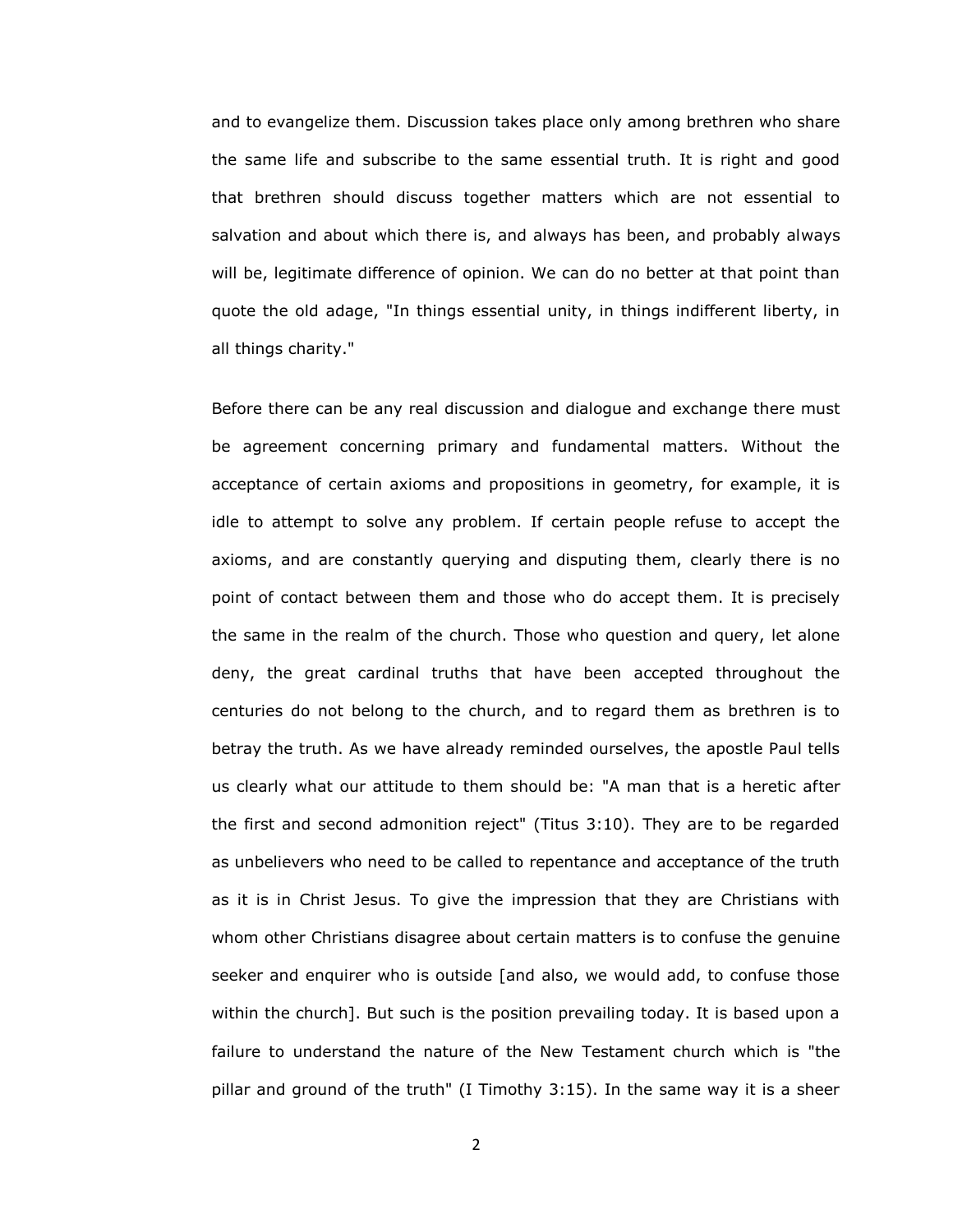waste of time to discuss or debate the implications of Christianity with people who are not agreed as to what Christianity is. Failure to realize this constitutes the very essence of the modern confusion. $<sup>1</sup>$ </sup>

## **No Place for "A Generous Orthodoxy"**

Today, leaders of the Emerging Church movement like Brian McLaren advocate what he refers to as *A Generous Orthodoxy,* the title of one of his books. In the subtitle, McLaren says that he is "a Missional, Evangelical, Post-Protestant, Liberal/ Conservative, Mystical/Poetic, Biblical, Charismatic/Contemplative, Fundamentalist/ Calvinist, Anabaptist/Anglican, Methodist, Catholic, Green, Incarnational, Depressedyet-Hopeful, Emergent, Unfinished Christian."<sup>2</sup>

But the content of *A Generous Orthodoxy,* and McLaren's public statements elsewhere, tell us that he is no Christian at all.

He rejects descriptions of the Bible as authoritative, inerrant, and infallible as "unnecessary and distracting." In a February 2005 interview for *Time* magazine, McLaren referred to insistence on adherence to fundamental doctrines as "weapons of mass distraction." He rejects the claim that there is no salvation outside of Jesus Christ. Elsewhere he gives his approach to evangelism: "I don't believe making disciples must equal making adherents to the Christian religion. It may be advisable in many circumstances to help people become followers of Jesus and remain within their Buddhist, Hindu, or Jewish contexts." He says he is uncertain that anyone will be in Hell for eternity.

On the question of whether or not homosexual "marriage" is sinful, McLaren refused to give an answer. "The thing that breaks my heart is that there's no way I can answer it without hurting someone on either side."

3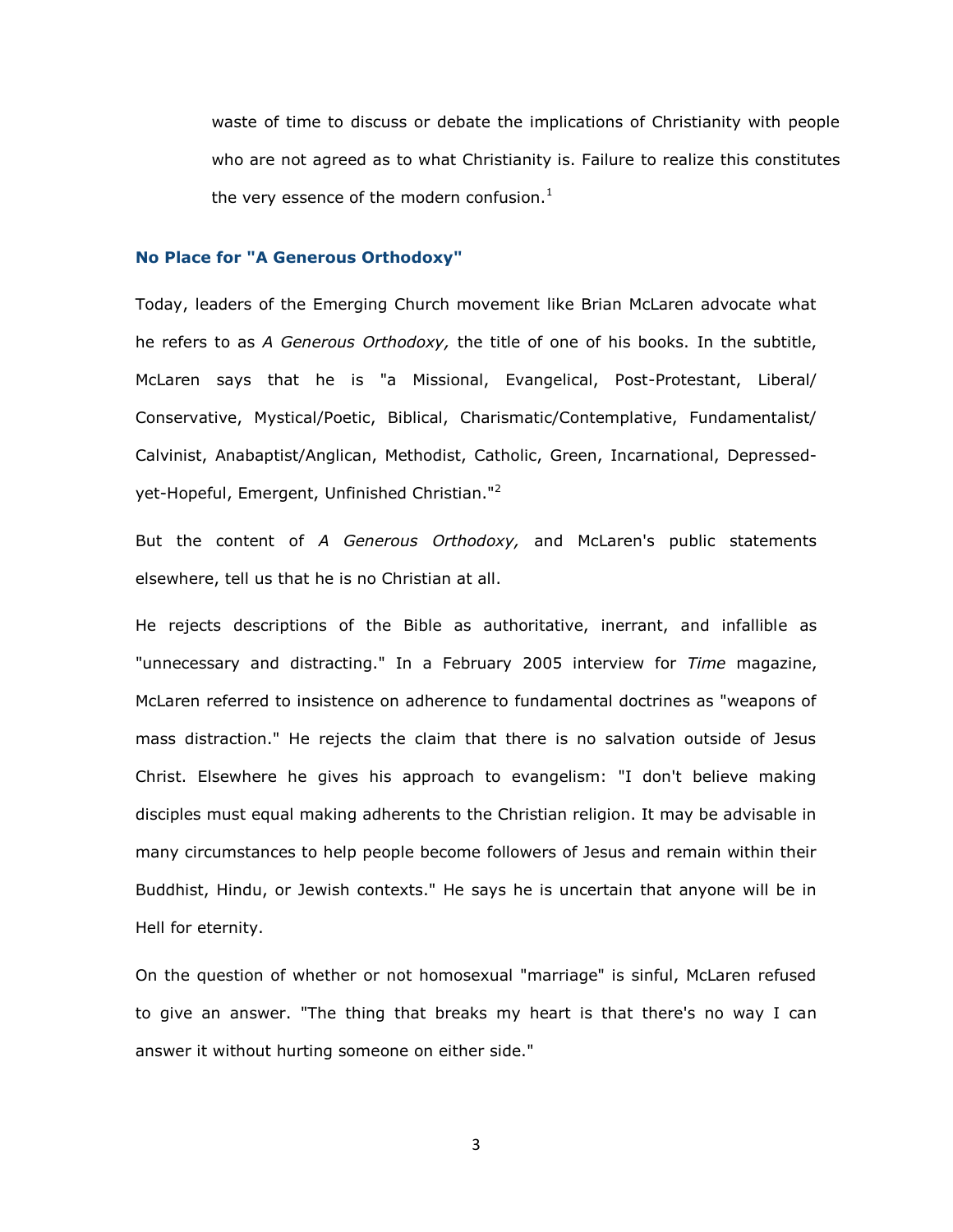Scripture-driven Christians must beware of the Emergent Church movement, or anything or anyone else proposing unity based on the theological equivalent of "two plus two doesn't necessarily equal four." Such people and movements are echoing the words of the serpent in the Garden: "Has God indeed said...?"

As Martyn Lloyd-Jones so well put it, there is no room within the true church of Jesus Christ for such "sheer confusion and muddled thinking. There is to be no discussion about "the foundation"... If men do not accept that, they are not brethren and we can have no dialogue with them. We are to preach to such and to evangelize them. Discussion takes place only among brethren who share the same life and subscribe to the same essential truth."

## **The Deception of Numbers**

One of the biggest deceptions regarding the issue of true Christian unity is the tendency to focus on numbers  $-$  to assume that if the church draws a crowd, that it automatically means we are doing something right. Martyn Lloyd-Jones deal with this deception next in his 1962 speech, as we shall see in the [next article](http://73011.netministry.com/apps/articles/default.asp?articleid=59517&columnid=5786) in this series.

### **References:**

1. D. Martyn Lloyd-Jones, "The Basis of Christian Unity," in Knowing the Times: Addresses Delivered on Various Occasions 1942-1977 (Edinburgh: Banner of Truth Trust, 1989), 162-163.

2. Brian D. McLaren, *A Generous Orthodoxy: Why I Am a Missional, Evangelical, Post/Protestant, Liberal/Conservative, Mystical/Poetic, Biblical, Charismatic/Contemplative, Fundamentalist/Calvinist, Anabaptist/Anglican, Methodist, Catholic, Green, Incarnational, Depressed-yet-Hopeful, Emergent, Unfinished CHRISTIAN* (Grand Rapids, Michigan: Zondervan, 2004).